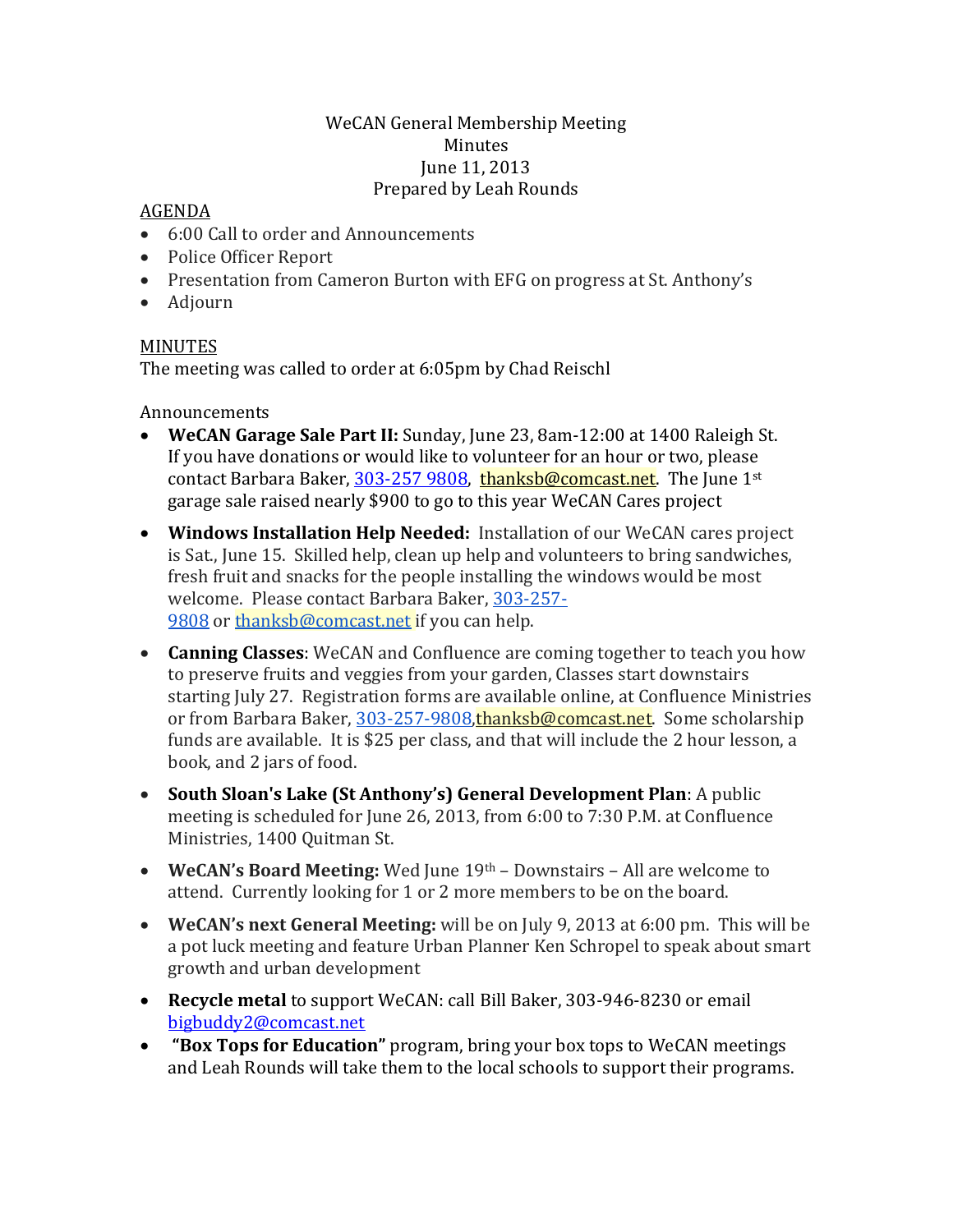Denver Police Officer Jay Wittenberg for District 1

- The March-May 2013 stats were handed out. There are no real patterns of crime happening in this neighborhood and crime is relatively low for this 3-month period.
- With the weather turning warmer, prostitution is likely to increase. Detectives will start enforcement on this soon. If you see it or see a pattern call 911 or Jay
- Member comment on the amount of used condoms, syringes, broken bottles, etc along 13th Ave., especially between Perry and Vrain. People are outside more, and this is probably happening in the early morning hours. DPD will step up patrols in this area. Call 911 or Jay if you see activity on this street.
- 19 reported home burglaries, reminders to keep doors ands windows locked, even if you leave for just a brief moment or when you're in the backyard. Be vigilant, don't open the door to anyone you didn't call or don't know. 10 auto thefts reported. 17 thefts from motor vehicles reported
- Question on the number of crimes against people, muggings, etc. There has been nothing major along Colfax in the past few months, and there has been relatively low crime for this time of year. When out running or on your own, be aware of your surroundings, don't listen to headphones, take yours dog, etc.

New Member Drawing – Gift certificate to Lake Steam Baths

West Colfax BID is putting out a call to local artists for public art at 6 bus stops. [www.westcolfaxbid.org](http://www.westcolfaxbid.org/) has more information on this project. Deadline for artists is June 28th.

Presentation from Cameron Burton with Environmental Finance Group (EFG) on progress at St. Anthony's

- EFG invests in Brownfield properties, specializing in real estate that has environmental concerns.
- Demolition
	- o Closed on the property in January 2013 and are currently in the demolition stage. There will be a live webcam set up by the end of the month, tracking the 3 year process from demolition to building on the site. Using excavators and high-reach machines to do the demolition.
	- o Materials are being separated, with 90% of the trucks leaving the site for recycling centers. Only 10% is trash, mainly the asbestos clean up. 1 million lights bulbs, smoke detectors, and various metal were taken and recycled
	- o Demolition will move next to the West wing at the end of the summer
- Other Goings On
	- $\circ$  Colfax Marathon Did a relay exchange on the site. EFG had a team that ran. Helped to bring the dragon boats and festivities
	- o Light-rail opening worked with the BID and RNOs to put on opening day festivities, and the Justice League food trucks on Raleigh.
- Streets and Plazas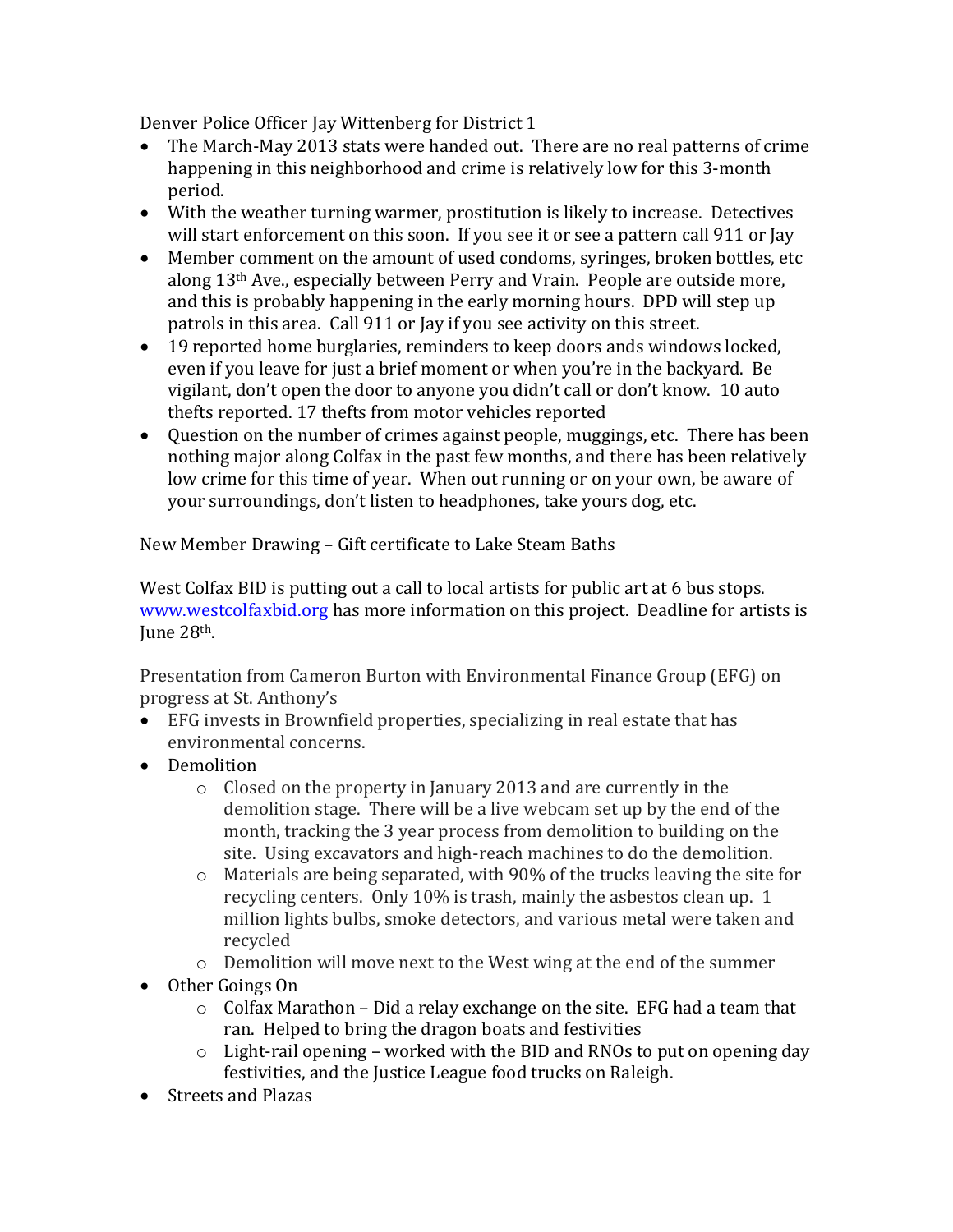- $\circ$  There will be new 16<sup>th</sup> Ave., Raleigh, and Quitman roads that re-establish the grid streets. The focus will be on the street level experience.
- $\circ$  The Chapel at 16<sup>th</sup> Ave. will stay, and this allows for a public space or plaza in front of the chapel. Not a giant space, but the added height of the land the chapel sits on creates some character to this area, and allows for good views
- o Raleigh's streetscape will have larger trees, wider sidewalks, areas for patios; will be the main commercial and shopping district, with residential above
- $\circ$  16<sup>th</sup> Ave. streetscape will have smaller ornamental trees. 16<sup>th</sup> will extend out from the chapel and plaza, offering a good view of downtown and the capitol. Possibly use it for street fairs, farmer's markets, Confluence's parties, etc.
- o Streets on the edges of the development property will have streetscapes that compliment what is across the street
- o Quitman will be a garden street, entirely residential, with a plan to use the plants and grasses planted along the road to serve as a part of the infrastructure. The streets will help move water towards the plant areas, serving as a "rain garden," watering the plants and helping filter the water, lower the cost of water bills.
- $\circ$  17<sup>th</sup> will be a parkway, with some retail/commercial space available, possibly with a small hotel. Largely be residential, possibly with some added height to what is currently there. Have wide sidewalks and trees
- $\circ$  Colfax will serve as the anchor, and hopefully serve as a jumping off point for more redevelopment in the neighborhood.
- o Phasing is being broken into the 7 blocks of the project. Kuhlman Group focusing on the furthest NE block for the hotel, apartments, and some retail. Two blocks along 16th Ave. will be apartment buildings with retail space available below; EFG is still looking for a developer for these blocks. Block along Colfax will serve as the anchor and be mixed-use commercial. Block just North of Colfax will be mainly townhome style residential. Remaining blocks along 17th will be driven based on what happens with the Kuhlman and Colfax blocks.
- Important Dates
	- o June 26, 2013, from 6:00 to 7:30 P.M. at Confluence Ministries there will be a General Development Plan meeting. Documents for the project will be presented to lock in on streetscape concepts, street alignments, etc. The city wants to hear feedback from the public on these plans to be sure they represent what the neighborhood wants. Can also go online to make comments. This will be the beginning conversation on the "height" issue of buildings.
	- o Mid July will be the Urban Renewal Plan meeting. This is an incremented tax put in place by the city of Denver, allowing for such things as the saving of the Kuhlman building and to help spur growth along Colfax.
	- $\circ$  July 28<sup>th</sup> meeting on the Met District, which will help build and maintain the streetscapes.